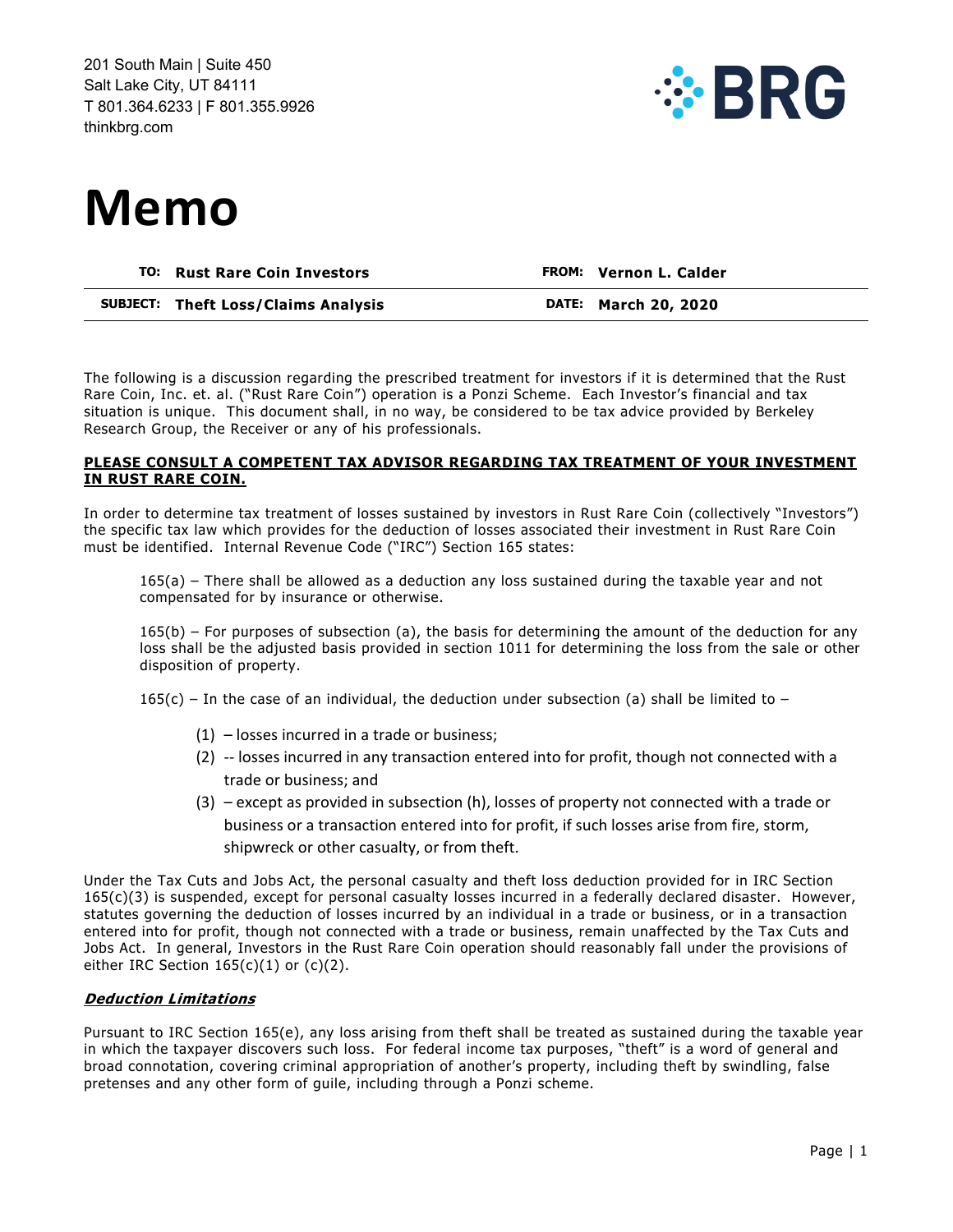

Under Treasury Regulation ("Treas. Reg." or "Reg.") 1.165-8(a)(2) and 1.165-1(d), however, if, in the year of discovery, there exists a claim for reimbursement with respect to which there is a "reasonable prospect of recovery", no portion of the loss for which reimbursement may be received is sustained until the taxable year in which it can be ascertained with reasonable certainty whether or not the reimbursement will be received, for example, by settlement, adjudication, or abandonment of the claim. Whether a reasonable prospect of recovery exists is a question of fact to be determined upon examination of all facts and circumstances.

## **Amount of Deduction**

The amount of a theft loss resulting from a Ponzi scheme, or similar fraudulent investment arrangement, is generally the initial amount invested in the arrangement, plus any additional investments, less amounts withdrawn, if any, reduced by reimbursements or other recoveries and reduced by claims as to which there is a reasonable prospect of recovery. If an amount is reported to the investor as income in years prior to the year of discovery of the theft, the investor includes that amount in gross income, and the investor reinvests the amount in the arrangement, this amount increases the deductible theft loss. On the other hand, if the income that was included in the gross income of the investor is paid out to the investor, the amount of the deductible theft loss is not increased by the amount included in gross income.

## **Net Operating Losses**

The deduction of a theft loss arising from a Ponzi scheme may result in a Net Operating Loss ("NOL") to the Investor. The Tax Cut and Jobs Act made several changes to the provisions governing the utilization on NOLs which may arise from the deduction of theft losses associated with the Rust Rare Coin case:

- NOLs which arise in tax years ending after 2017 may not be carried back to prior tax years;
- NOLs arising in a tax year beginning after 2017 may only reduce 80 percent of taxable income in a carryforward tax year;
- Unused NOL may be carried forward indefinitely.

# **Example 1**

Investor A invested \$100,000 with Rust Rare Coin relating to a silver/metals account(s) managed by Gaylen Rust in 2014 – no additional investments were made. Although Gaylen Rust provided information to the investor indicating that the account balance increased over subsequent years, no income related to the investment in the metals account was reported on the investor's income tax return. Investor A has received cash payments totaling \$30,000 from the metals account. In 2019, it was discovered that Rust Rare Coin was utilizing the metals accounts as part of a Ponzi Scheme.<sup>1</sup> The amount of the theft loss incurred by Investor A is computed as follows:

#### Theft Loss Computation

| $\bullet$ | Initial Investment      | \$100,000 |
|-----------|-------------------------|-----------|
| $\bullet$ | Less: Amounts Withdrawn | (30,000)  |
| $\bullet$ | Theft Loss Amount       | \$70,000  |

Claim in Receivership

| Initial Investment | \$100,000 |
|--------------------|-----------|
|                    |           |

- Less: Amounts Withdrawn (30,000)
- Amount of Claim 5 70,000

<sup>&</sup>lt;sup>1</sup> See *Discovery Year* definition pursuant to Rev. Proc. 2009-20 below.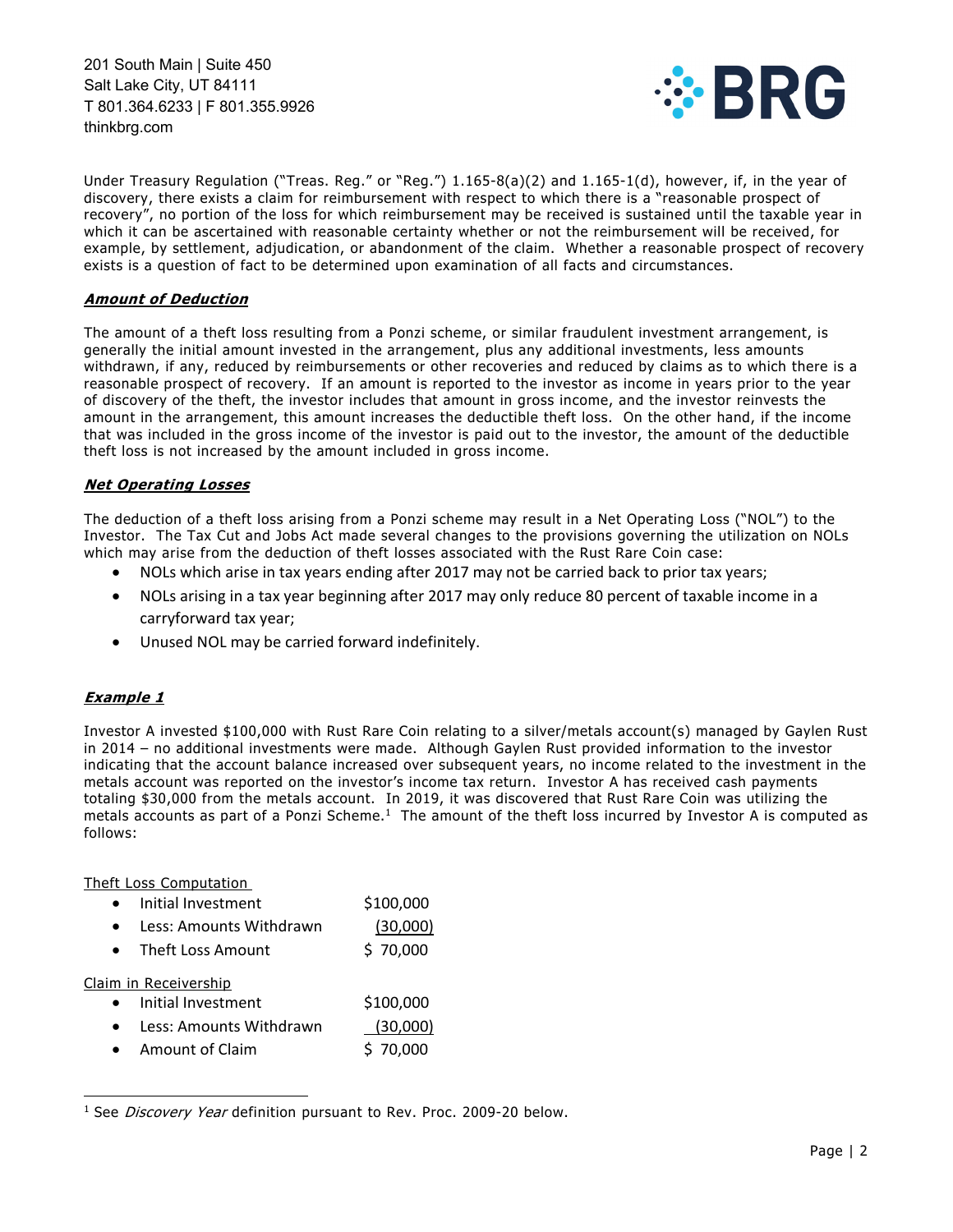

Under this scenario, assuming that the amount of Investor A's claim in the receivership case is \$70,000, as illustrated above, and assuming that there is a reasonable prospect of recovering the full amount of the claim, Investor A would not be entitled to a theft loss deduction in 2019 (year of discovery) due to the fact that there is a reasonable prospect of recovering the full amount of the claim. If at some point in time there no longer exists a reasonable prospect of recovering all or a portion of the \$70,000 receivership claim, theft loss amounts may become deductible.

\_\_\_\_\_\_\_\_\_\_\_\_\_\_\_\_\_\_\_\_\_\_\_\_\_\_\_\_\_\_\_\_\_\_\_\_\_\_\_\_\_\_\_\_\_\_\_\_\_\_\_\_\_\_\_\_\_\_\_\_\_\_\_\_\_\_\_\_\_\_\_\_\_\_\_\_\_\_\_\_\_\_\_\_\_

# **Example 2**

If the fact pattern in *Example 1* is changed by making the assumption that, Investor A made subsequent investments totaling \$30,000 and received no withdrawals related to his/her Rust Rare Coin metals account, the amount of theft loss incurred is computed as follows:

Theft Loss Computation

| Initial Investment           | \$100,000 |
|------------------------------|-----------|
| Additional Investment        | 30,000    |
| Less: Amounts Withdrawn      |           |
| Theft Loss Amount            | \$130,000 |
| Claim in Receivership        |           |
| Initial Investment           | \$100,000 |
| <b>Additional Investment</b> | 30,000    |
| Less: Amounts Withdrawn      |           |
| <b>Amount of Claim</b>       | \$130,000 |

Under this scenario, assuming that the amount of Investor A's claim in the receivership case is \$130,000, as illustrated above, and assuming that there is a reasonable prospect of recovering the full amount of the claim, Investor A would not be entitled to a theft loss deduction in 2019 (year of discovery) due to the fact that there is a reasonable prospect of recovering the full amount of the claim. If at some point in time there no longer exists a reasonable prospect of recovering all or a portion of the \$130,000 receivership claim, theft loss amounts may become deductible.

## **IRS Revenue Procedure 2009-20**

In response to a multitude of Ponzi schemes and similar fraudulent arrangements that came to light a decade ago, not the least of which was the Madoff case, the IRS issued Revenue Procedure ("Rev. Proc.") 2009-20 to provide investors in fraudulent arrangements with a safe harbor provision that would give them the ability to utilize the theft loss rules of IRC Section 165 to deduct a certain portion of theft losses in the year of discovery, even though a reasonable prospect of recovery may still exist with regard to the associated theft loss.

On March 17, 2009 the IRS issued Rev. Proc. 2009-20 that provides for a substantial change in the manner of deducting theft losses resulting from fraud, embezzlement or other similar crimes and how those losses may be treated for tax purposes. The discussion below will briefly discuss alternative safe harbor rules for deduction of Theft Losses. This discussion does not outline every element of Rev. Proc. 2009-20, as there are many complicated details, but it is an attempt to set forth the main provisions in a manner which is hopefully understandable.

All italicized words are defined terms in Rev. Proc. 2009-20.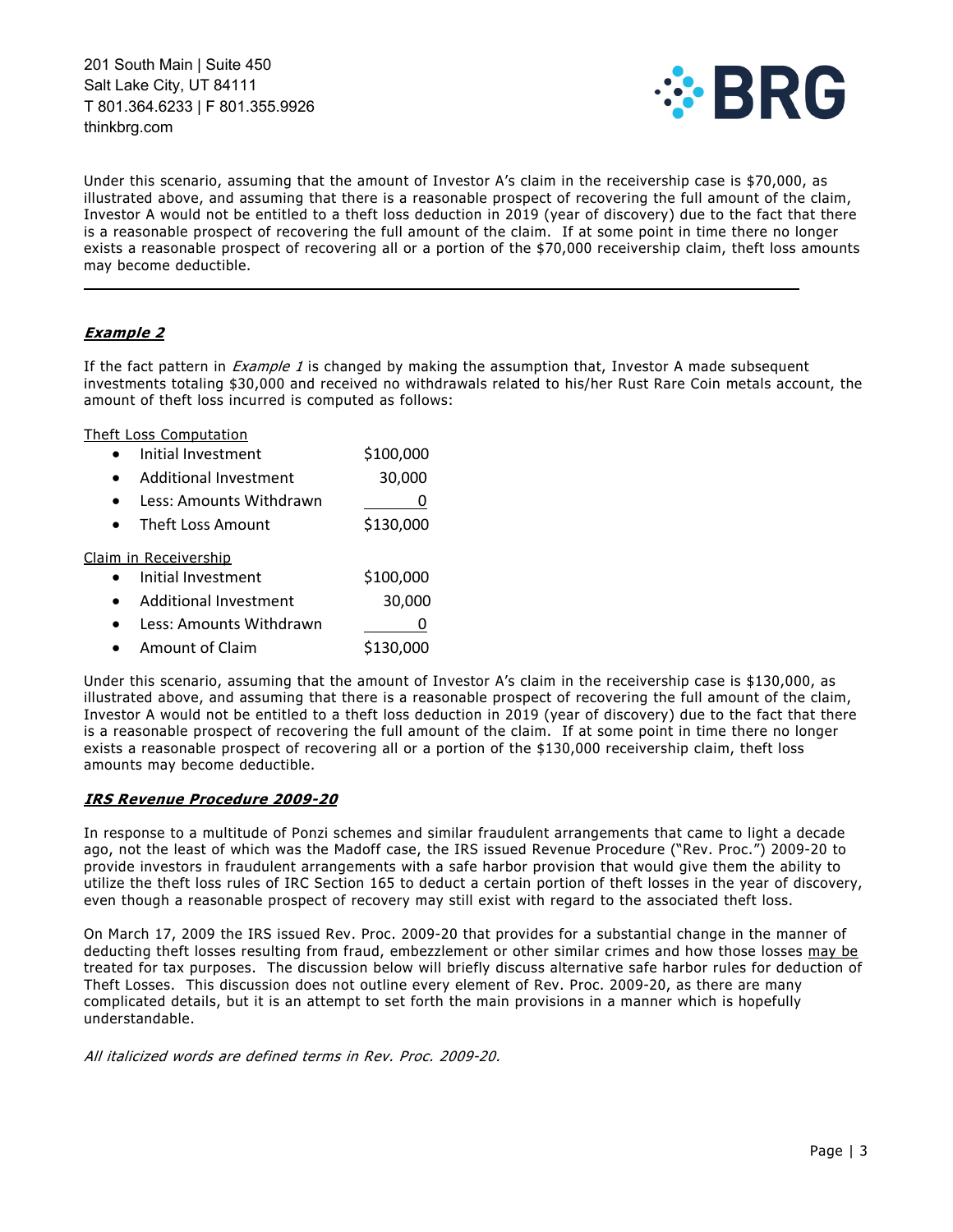

This memorandum is intended to outline the safe harbor provisions for deduction of theft losses resulting from a Specified Fraudulent Arrangement, pursuant to Rev. Proc. 2009-20.

In early March, 2009 the IRS issued Rev. Rul. 2009-09, which firmly establishes the general rules for deduction of theft losses. These general rules do not allow for the deduction of any portion of a theft loss for which the taxpayer has a claim for reimbursement with respect to which there is a reasonable prospect of recovery. This has been the procedure under which the IRS has viewed theft losses for a number of years.

However, on March 17, 2009, Rev. Proc. 2009-20 was issued wherein the IRS provided an optional safe harbor treatment for taxpayers that experienced losses in certain investment arrangements discovered to be fraudulent. (A safe harbor is simply that – a provision under application of the law wherein a taxpayer can reduce their tax liability if a party complied with the general provisions of the safe harbor and acted in good faith in doing so). Under these safe harbor provisions, a *Qualified Investor* may deduct 95% of their *Qualified Investment* in the Discovery Year if he/she does not pursue any Potential Third-Party Recovery. A 75% deduction is available in the Discovery Year if a Qualified Investor is pursuing or intends to pursue any Potential Third-Party Recovery.

## Qualified Investment is defined as:

 $(1)$  The sum of  $-$ 

(a) The total amount of cash, or the basis of property, that the *Qualified Investor* invested in the arrangement in all years; plus

(b) The total amount of net income with respect to the Specified Fraudulent Arrangement that, consistent with information received from the *Specified Fraudulent Arrangement*, the *Qualified Investor* included in income for federal tax purposes for all taxable years prior to the Discovery Year, including taxable years for which a refund is barred by the statute of limitations; over

(2) The total amount of cash or property that the *Qualified Investor* withdrew in all years from the Specified Fraudulent Arrangement (whether designated as income or principal).

It appears that the Rust Rare Coin situation will qualify as a *Specified Fraudulent Arrangement*. Once all the requirements are met, there may be the potential for Investors to take deductions for theft losses. The safe harbor provisions of Rev. Proc. 2009-20 may be applied in the *Discovery Year. Discovery year* is defined to be the taxable year of the investor in which the indictment, information, or complaint in which-

(1) the lead figure (or one of the lead figures, if more than one) was charged by indictment or information (not withdrawn or dismissed) under state or federal law with the commission of fraud, embezzlement or a similar crime that, if proven, would meet the definition of theft for purposes of Section 165 of the Internal Revenue Code under the law of the jurisdiction in which the theft occurred; or

(2) the lead figure was the subject of a state or federal criminal complaint (not withdrawn or dismissed) alleging the commission of a crime described in (1) above, and either -

 (a) The complaint alleged an admission by the lead figure, or the execution of an affidavit by that person admitting the crime; or

 (b) A receiver or trustee was appointed with respect to the arrangement or assets of the arrangement were frozen.